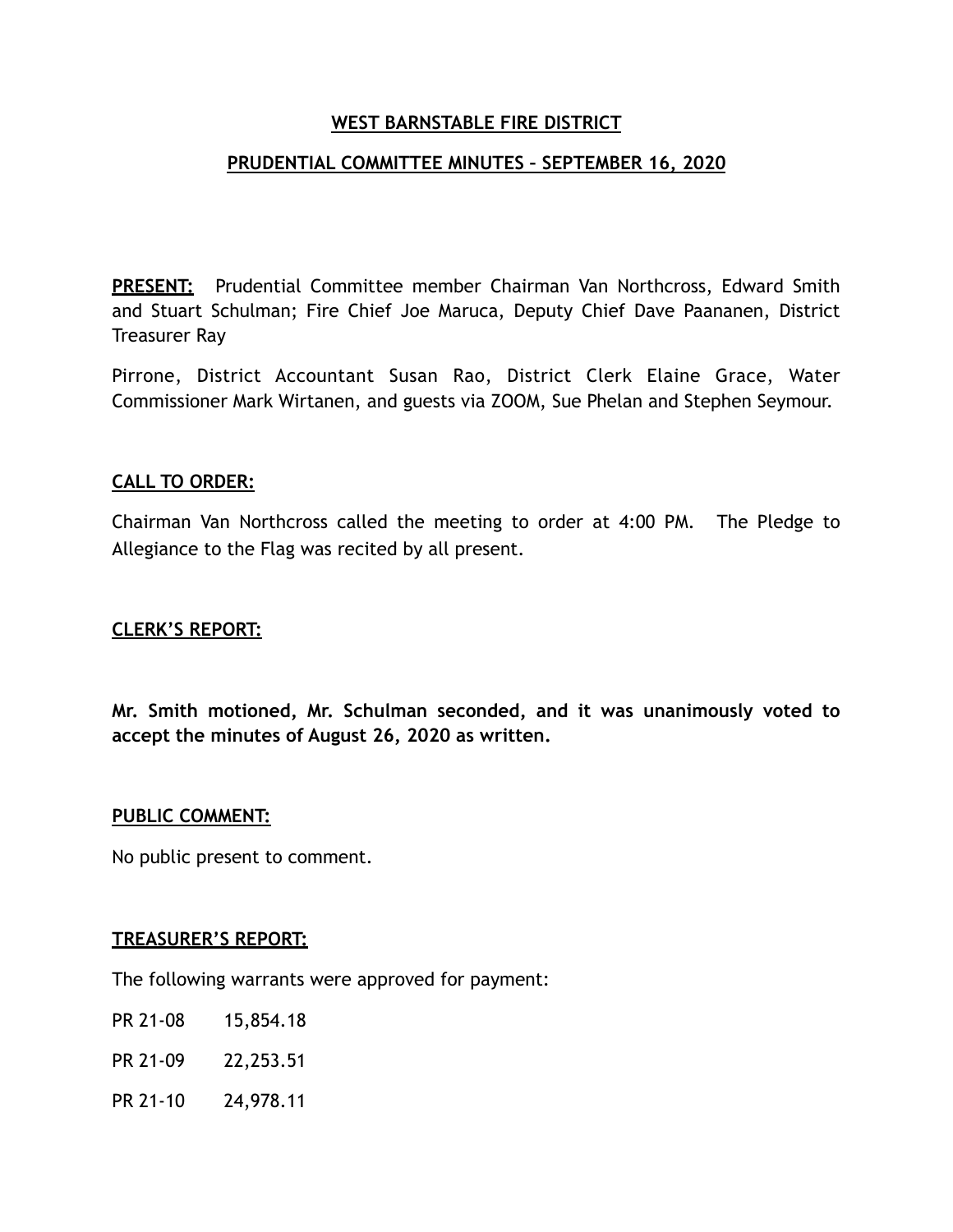PR 21-11 20,722.86 AP 21-06 62,148.70 AP 21-07 6,969.15

Mr. Pirrone noted the District is ahead on tax receipts. Expenditures are below budget. One time annual payments to Sheriff's Department, Barnstable County Retirement, and insurance coverage have been paid. Everything is on schedule and Mr. Pirrone has no concerns, nothing unusual. Today, he received the tax lien data from the Town Treasurer, so FY2020 can be finalized. The auditors are waiting for the OPEB report which won't be available until sometime in October. Due to increased efficiency and staffing in the Tax Collector's office, tax taking went from \$58,000 in June 2019 to \$129, 500 at the end of June 2020.

Recommendations in the Management Letter for FY2019 from the auditors, Lynch, Marini & Associates, Inc. are being addressed or have already been implemented – The Treasurer is bonded, the bank signers issue has been taken care of, the Treasurer and District Accountant Susan Rao will work on developing a check list of financial practices and internal controls. The Chief will work with the Treasurer on developing a draft Gift Acceptance Policy for Prudential Committee approval. The credit card issue has been resolved; Mr. Pirrone will see if the new audit firm has any suggestions on how to handle credit cards.

Ambulance revenue was significantly down in August, but overall revenue is holding.

# **WATER COMMISSIONERS–TOWN OF BARNSTABLE WELL TEST RESULTS IN WEST BARNSTABLE:**

Water Commissioner Mark Wirtanen reported that the Town of Barnstable has received preliminary results of the testing of 7 wells in West Barnstable/Barnstable. A final report has not been issued. Significant PFOS was found in the area of Hinkley Lane. After discussion, consensus was to test the well behind the Fire Station again for PFOS, and also to test the domestic water well too. The Water Commissioners will hold a meeting when they receive the Town of Barnstable's final report.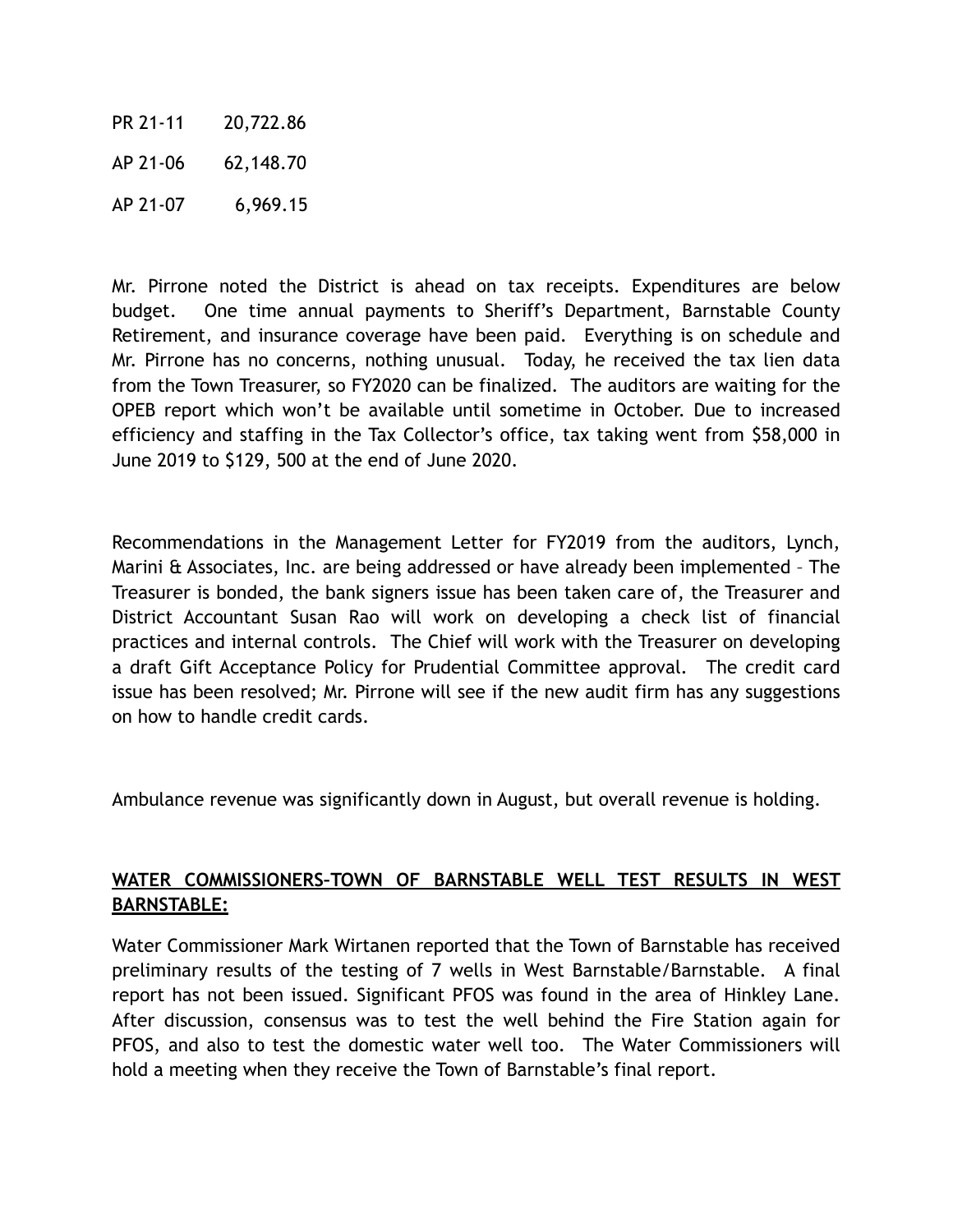Sue Phelan and Stephen Seymour expressed their concerns regarding the findings and stressed that there are Federal standards for testing – and "you can't just shop around" for best results.

## **COVID19 REIMBURSEMENT:**

District Accountant Susan Rao continues to stay in touch with her FEMA liaison. She expects to submit the filing for 75% (\$11,000) next week. Mr. Northcross mentioned that the District might be eligible to receive another 25% from the Town of Barnstable CARES money.

## **PERSONNEL POLICY AMENDMENT – SICK DAYS FOR PART-TIME PERSONNEL:**

District Account Susan Rao noted a typo in the Personnel Policy Manual which provides for **20 hours** of sick leave for certain part-time employees rather than **2 hours**.

**Mr. Smith motioned, Mr. Schulman seconded and it was unanimously voted to amend the West Barnstable Fire District Personnel Policy Manual in Section 6.1.3 by changing 20 hours to 2 hours, and that this change takes effect immediately.** 

## **COVID-19 OPERATIONAL REPORT:**

Chief Maruca reported there has been a recent bump up in town wide and West Barnstable COVID19 cases – the virus is still here. The Fire Station remains closed to the public and continues to operate under COVID19 safety rules and regulations.

### **CHIEF'S REPORT:**

• The Chief reported that the water shuttle drill has been impacted by COVID19. It's been divided into three separate segments to maintain safety and compliance. The first was held last night, with four other departments participating; next Tuesday, another four departments will participate, and the last drill will take place with just West Barnstable personnel. It is exhausting to do the drill three times, but it's good training for everyone.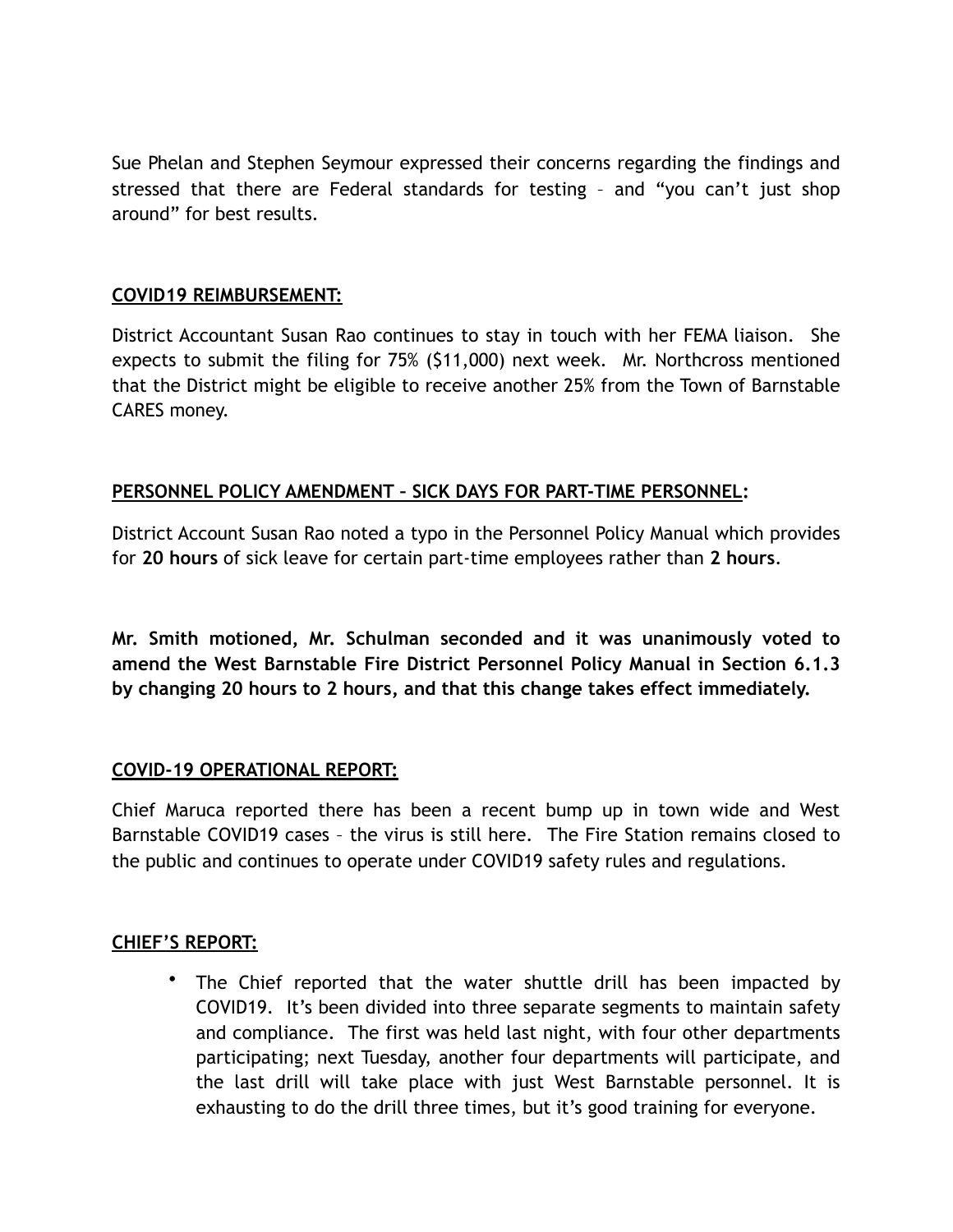- Training is still taking place outdoors; however, another plan is needed come colder weather. The department is bulking up on classes now; winter classes will be a challenge
- The Forestry truck is operational.
- Two former volunteers have returned to the West Barnstable Fire Department one from the military and one from Logan Airport – Eric Stewart and Colin Sylvester.
- The Strategic Planning Committee will begin meeting again through October and November and the Chief anticipates having the report ready by the end of the year.
- Six of our volunteers are currently in paramedic school they are terrific EMTS.
- The first draft of the FY 2022 budget should be ready for the October meeting.
- The Quarterly Reports have been reinstated and provided to the Prudential Committee.

# **DEPUTY CHIEF'S REPORT:**

- The used ladder truck in New York was too much money. Another truck in Alabama was sold out from under us. Still looking.
- Open Cape internet system is being installed at the station as a backup system; Comcast is still the primary system. Open Cape's fiber optic system and microwave pathways will ensure public safety official's access to essential communications in harsh conditions and power outages.

The next regular Prudential Committee meeting will be October 21, 2020. Anticipated: First Draft of FY2022 Budget, Timeline for Annual Reports, Distribution of Fire Chief Annual Review Documents to Prudential Committee, Setting of Tax Classification Meeting Date.

There being no further business,